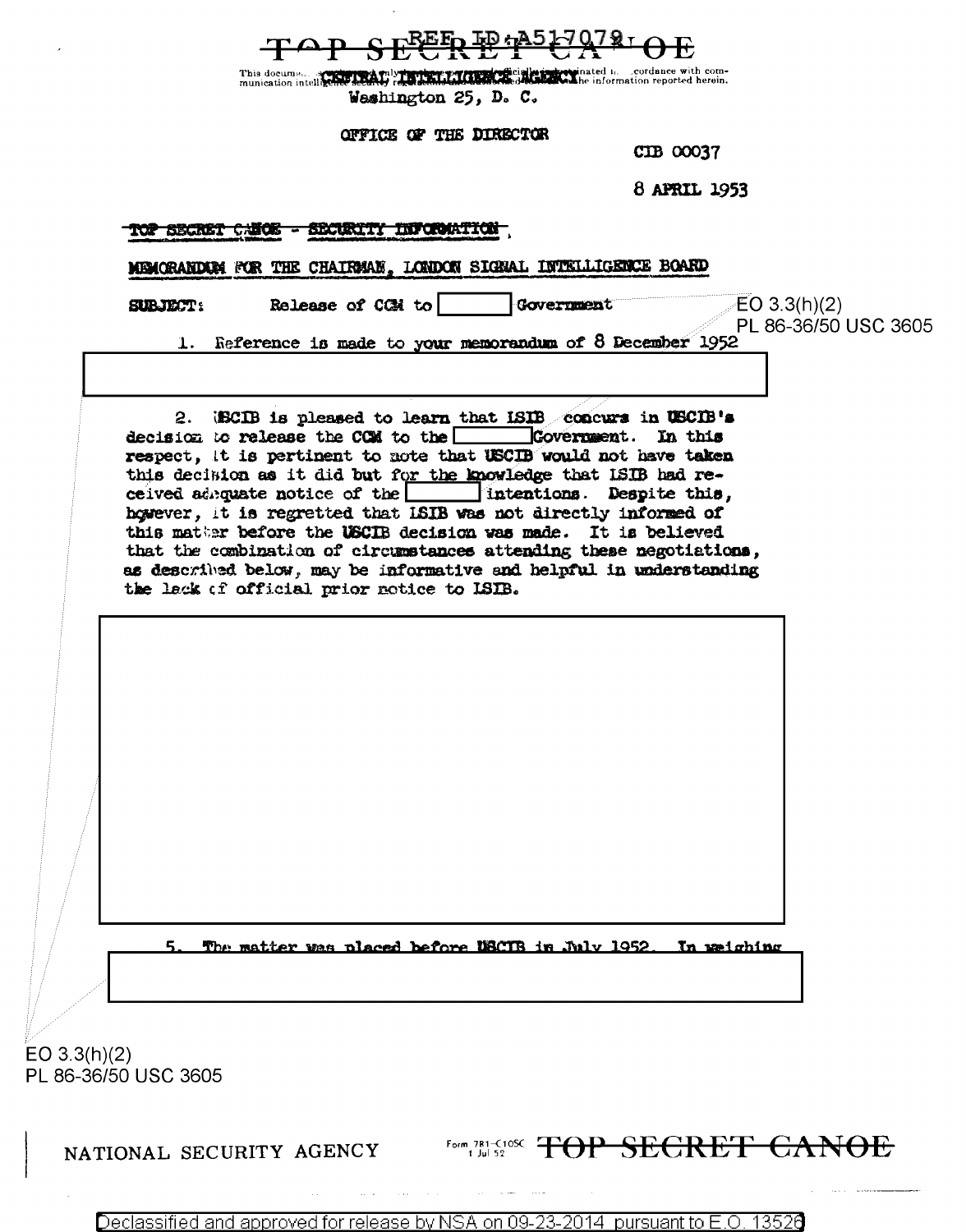EO  $3.3(h)(2)$ PL 86-36/50 USC 3605



.<br>This document is to be read only by those personnel officially indoctrinated in mecrolance with com-<br>munication intelligence security regulations and authorized to receive the information reported herein.

TOP SECRET CANCE - SECURITY INFORMATION

6. Based upon these considerations, a decision was finally mede by USCIB in favor of assisting the and ISIB was advised of U.S. intentions in advance of any definite commitment to the  $\Box$  In fact, the machines requested by them have not yet been provided nor has any other technical assistance been supplied.

7. With respect to your inquiry concerning "technical assistance as an alternate or supplement," the latter refers to changeable elements, instructions for operation, security regulations, etc., and even the possibility of providing keys and of wiring rotors. The former refers in particular to a paper and pencil cryptographic system as a substitute for a cipher machine. However, a suggestion that such a system might be used met with no interest on the part of the representative.

2

EO  $3.3(h)(2)$ PL 86-36/50 USC 3605

Form 781-C1088 <del>TOP SECRET CANOE</del>

NATIONAL SECURITY AGENCY